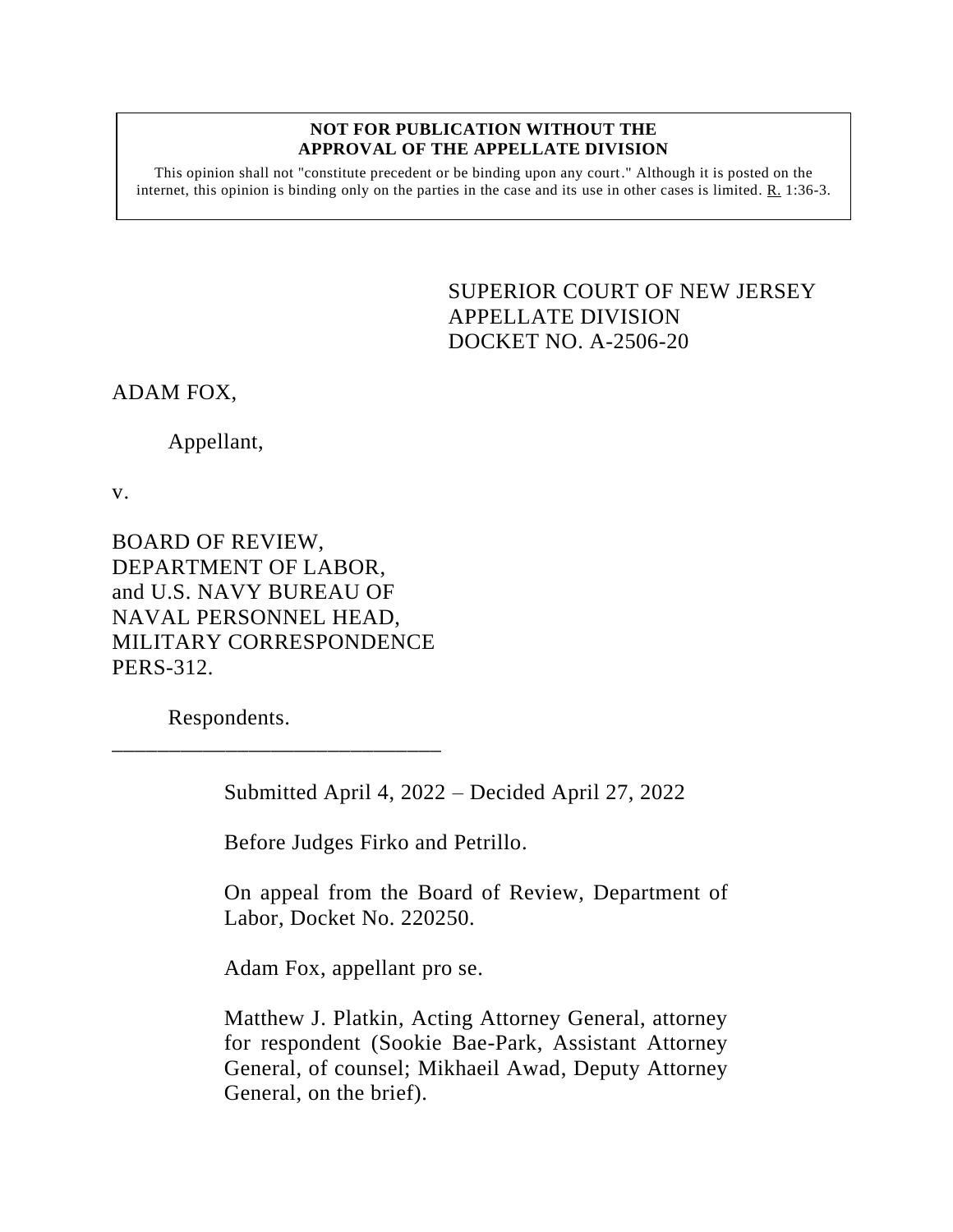## PER CURIAM

Adam Fox appeals from the March 26, 2021, New Jersey Department of Labor, Board of Review (Board) decision finding his pension payment should offset his unemployment benefits as set forth in N.J.S.A. 43:21-5(a) and N.J.A.C. 12:17-8.2. For the reasons explained, we affirm the Board's decision.

# I.

On May 31, 2020, Fox applied for unemployment benefits. The established weekly benefit rate was \$713. The benefit was calculated based on Fox's earnings with his most recent employer, the United States Bureau of Naval Personnel (employer). $<sup>1</sup>$ </sup>

On June 1, 2020, Fox began to receive a pension from the employer in the amount of \$3,932 per month. It is undisputed that pension was funded solely by the employer and that Fox made no contributions to his pension during his years of service. On July 20, 2020, the Division of Unemployment Insurance (Division) issued a determination reducing his weekly benefit from \$713 to zero due to a pension offset.

<sup>&</sup>lt;sup>1</sup> The employer has not participated in this appeal.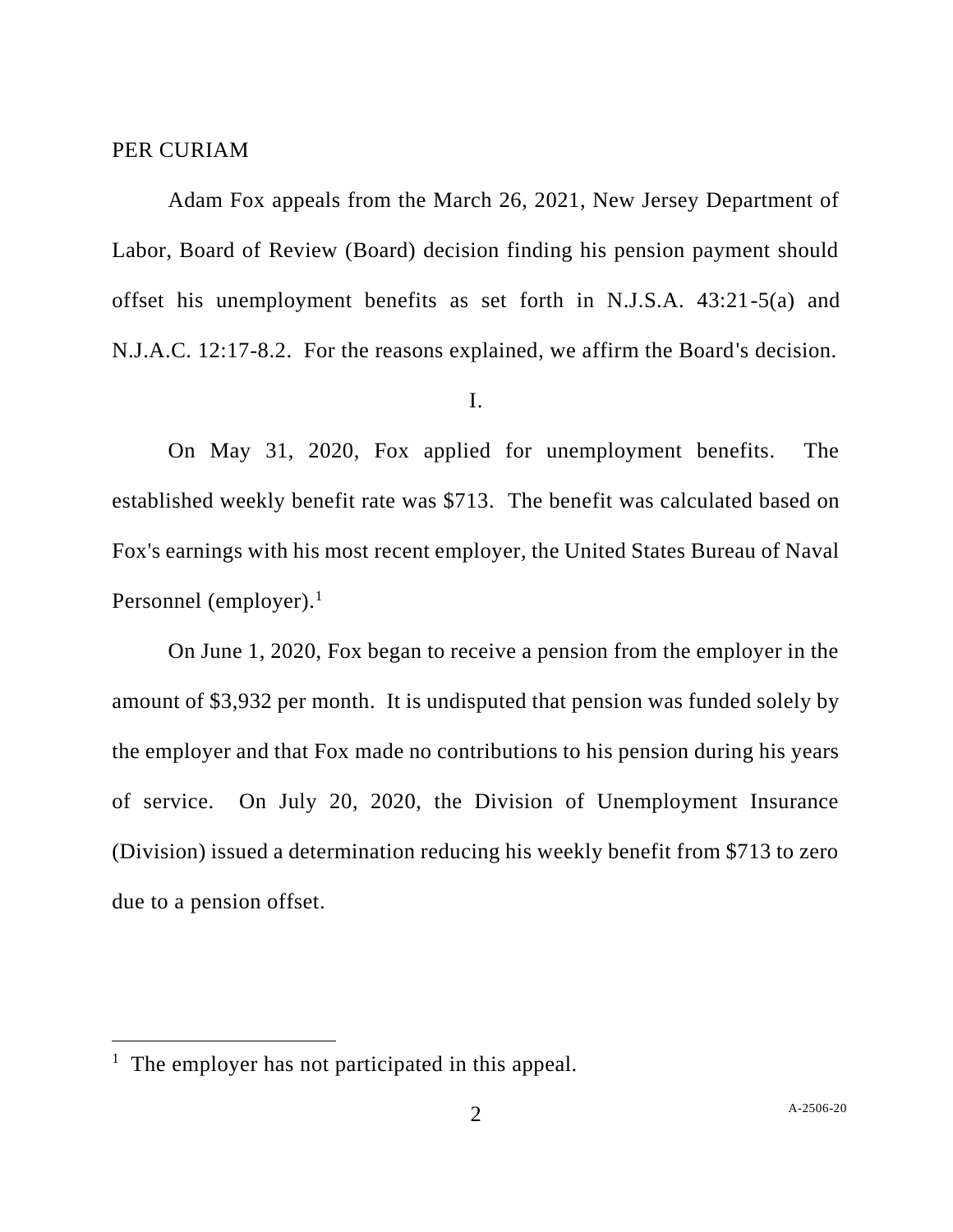On July 31, 2020, Fox appealed the Division's offset determination at a telephonic hearing before a New Jersey Department of Labor Appeals Tribunal (Appeals Tribunal). At that hearing, Fox asserted that a portion of his pension was awarded to his former spouse as part of a marital property distribution scheme contained in a divorce decree from the State of Virginia. Fox argued that the portion of the pension awarded to the former spouse should not be counted as income to him and should be disregarded in determining what benefit he should receive. On November 10, 2020, despite Fox's argument, the Appeals Tribunal upheld the Division's determination.

In reliance on N.J.S.A. 43:21-5a and N.J.A.C. 12:17-8.2, the Appeals Tribunal concluded that the monthly pension benefit was \$3,932 and apparently did not credit Fox's testimony regarding a supposed division of the pension with his ex-spouse. The Appeals Tribunal concluded that New Jersey law and regulation required that the unemployment benefit be reduced by 100% of the pension amount if the pension was funded solely by the pensioner's employer. The Appeals Tribunal calculated the pro-rated weekly pension to be \$908 and, since the weekly pension amount exceeded the weekly unemployment benefit, ruled that the unemployment benefit be reduced to \$0. Fox appealed that decision to the Board.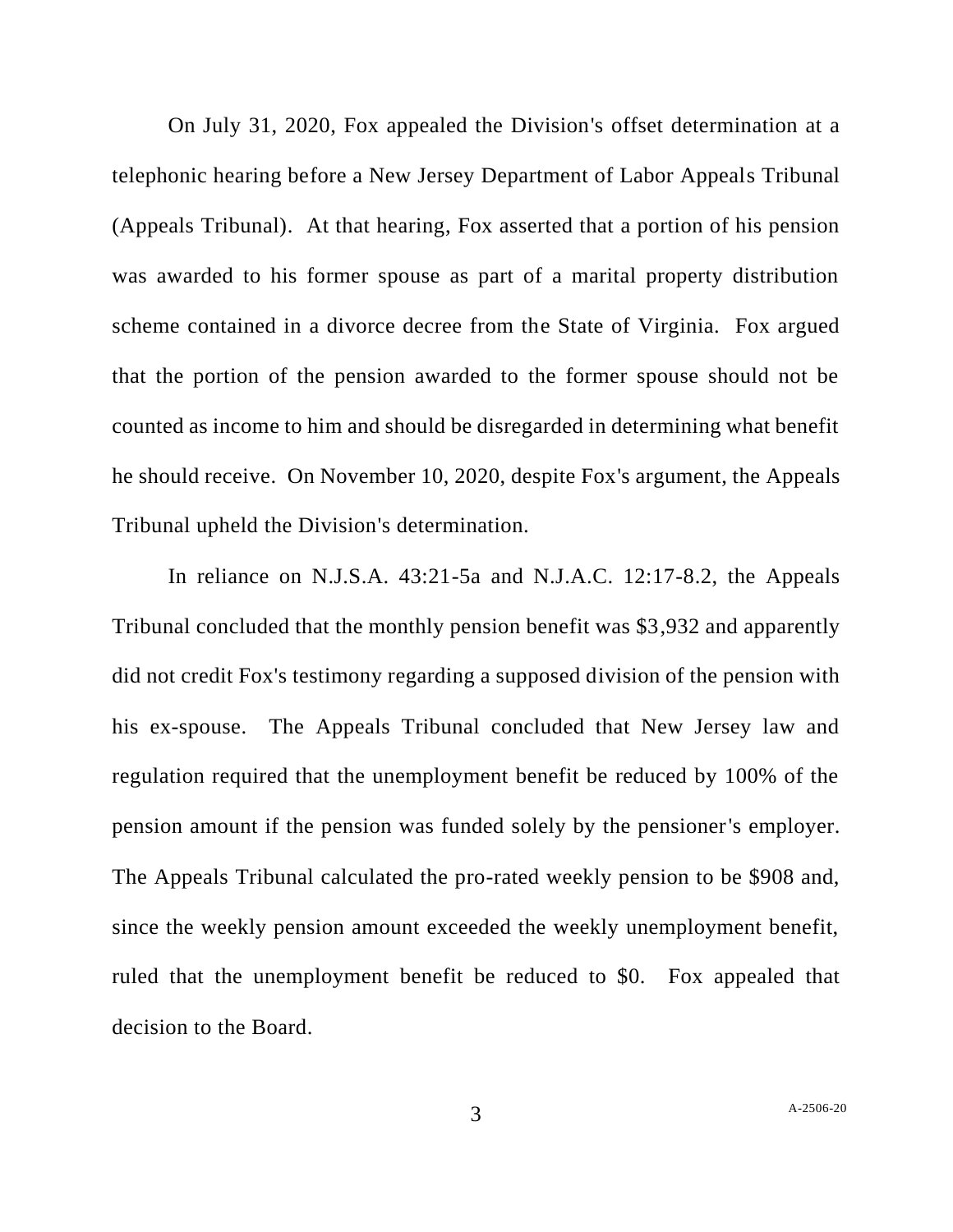In a decision dated March 26, 2021, the Board upheld the Appeals Tribunal's decision. In its de novo review, the Board adopted the Appeals Tribunal's findings of fact and specifically noted that even if Fox's testimony regarding the division of the pension was true, the outcome would be the same. The law, according to the Appeals Tribunal, required the gross pension to be considered notwithstanding any purported martial property distribution order that might apply to some portion of it.

This appeal followed. On appeal, Fox argues that the portion of his pension awarded to his former spouse in a divorce should not be considered reasonably attributable to his income for the purpose of reducing his unemployment benefit.

## II.

Our scope of review of an agency decision is limited. In re Stallworth, 208 N.J. 182, 194 (2011) (citing Henry v. Rahway State Prison, 81 N.J. 571, 579 (1980)). In challenging an agency conclusion, the claimant carries a substantial burden of persuasion, and the determination of the administrative agency carries a presumption of correctness. Gloucester Cnty. Welfare Bd. v. N.J. Civ. Serv. Comm'n, 93 N.J. 384, 390-91 (1983); McGowan v. N.J. State Parole Bd., 347 N.J. Super. 544, 563 (App. Div. 2002). Specifically with regard to factual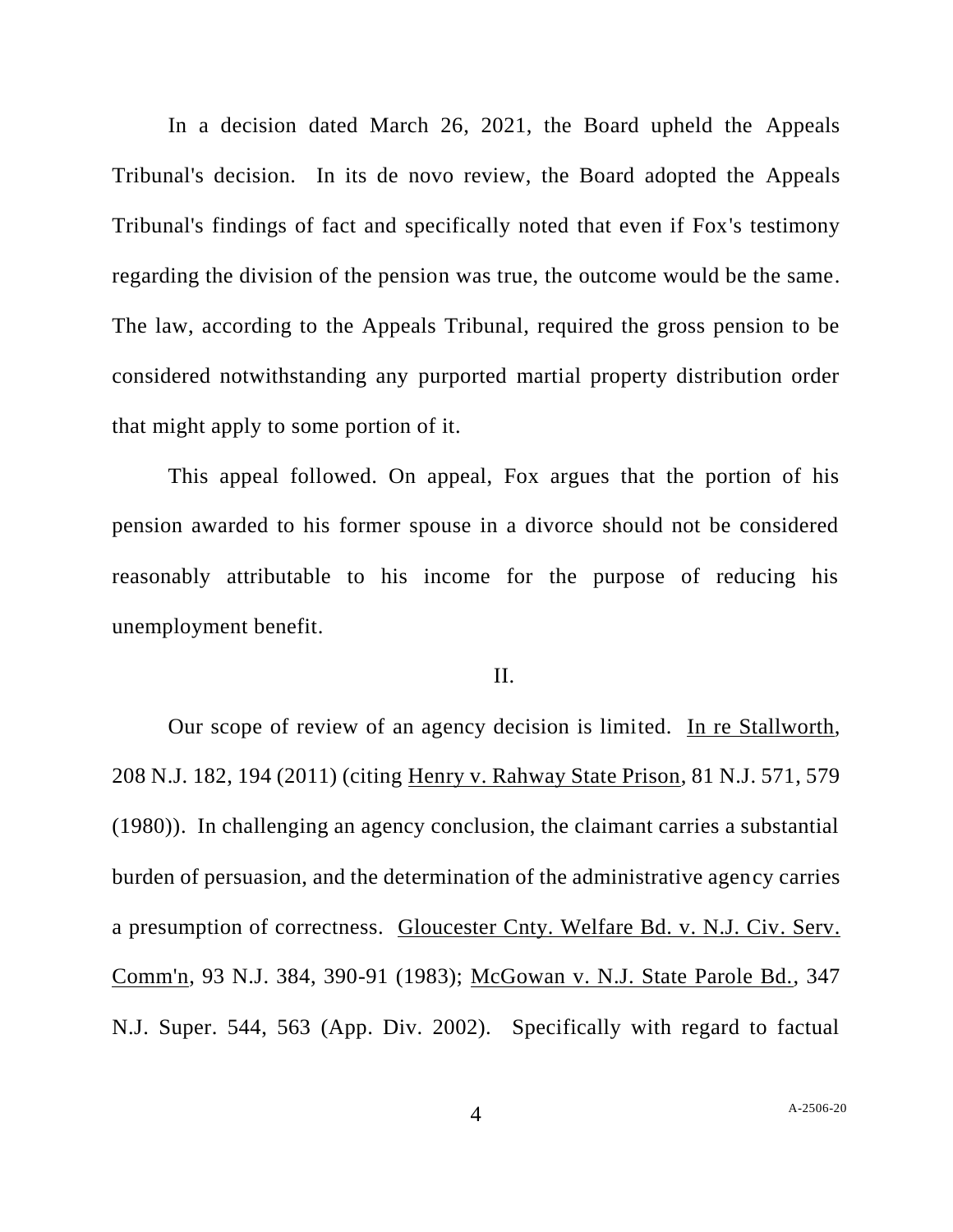findings made in unemployment compensation proceedings "[t]he test is not whether an appellate court would come to the same conclusion if the original determination was its to make, but rather whether the fact finder could reasonably so conclude upon the proofs." Brady v. Bd. of Rev., 152 N.J. 197, 210 (1997).

Further, "[w]e are obliged to defer to the Board [of Review] when its factual findings are based on sufficient credible evidence in the record." Lourdes Med. Ctr. of Burlington Cnty. v. Bd. of Rev., 197 N.J. 339, 367 (2009) (internal quotation marks omitted) (quoting Brady, 152 N.J. at 210). We overturn an agency determination only if it is arbitrary, capricious, unreasonable, unsupported by substantial credible evidence as a whole, or inconsistent with the enabling statute or legislative policy. Brady, 152 N.J. at 210-11. We accord substantial deference to the agency's interpretation of a statute it is charged with enforcing. Bd. of Educ. of Neptune v. Neptune Twp. Educ. Ass'n, 144 N.J. 16, 31 (1996).

# III.

N.J.S.A. 43:21-5a provides that a person's unemployment benefit will be reduced if that person received a pension or retirement based on his previous work.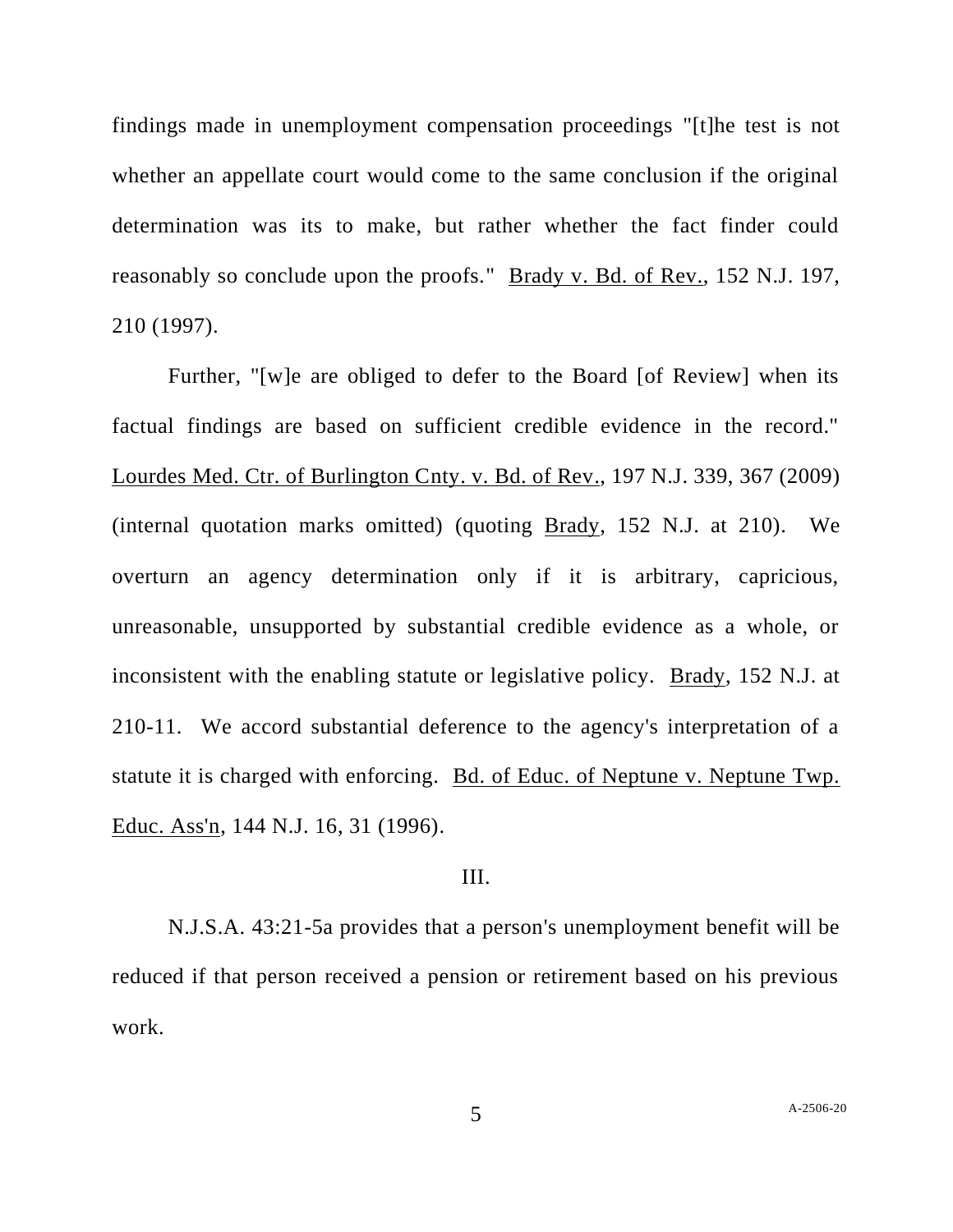The amount of benefits payable to an individual for any week which begins in a period with respect to which such individual is receiving a governmental or other pension, retirement or retired pay, annuity, or other similar periodic payment which is based on the previous work of such individual shall be reduced, but not below zero, by an amount equal to the amount of such pension, retirement or retired pay, annuity, or other payment, which is reasonably attributable to such week; provided that such reduced weekly benefit rate shall be computed to the next lower multiple of \$1.00 if not already a multiple thereof and that any such reduction in the weekly benefit rate shall reduce the maximum total benefits of the individual during the benefit year; provided further that, if the provisions of the federal Unemployment Tax Act permit, the Commissioner of Labor and Workforce Development may prescribe in regulations which are consistent with the federal Unemployment Tax Act any of the following:

(a) The requirements of this section shall only apply in the case of a pension, retirement or retired pay, annuity, or other similar periodic payment under a plan maintained or contributed to by a base period or chargeable employer as determined under the chapter to which this act is a supplement;

(b) The amount of any such reduction shall be determined taking into account contributions made by the individual for the pension, retirement or retired pay, annuity or other similar periodic payment;

(c)An individual shall not have his benefits reduced where there has been a transfer of an eligible rollover distribution from a qualified trust to an eligible retirement plan, as defined in section  $402(c)(8)$  of the [federal Internal Revenue Code of 1986,](https://advance.lexis.com/search/?pdmfid=1000516&crid=6dbc32dd-1714-4923-9488-3d2723feeb7d&pdsearchterms=NJSA+43%3A21-5a&pdtypeofsearch=searchboxclick&pdsearchtype=SearchBox&pdstartin=&pdpsf=&pdqttype=and&pdquerytemplateid=urn%3Aquerytemplate%3Ad57af7921baf7daf430b65b52c003dc5~%5ENJ&pdsf=&pdsourcetype=all&ecomp=8br5kkk&earg=pdsf&prid=8ab9547a-3a3d-40cb-9a91-61fb1cfb8fe3) [26 U.S.C. §](https://advance.lexis.com/search/?pdmfid=1000516&crid=6dbc32dd-1714-4923-9488-3d2723feeb7d&pdsearchterms=NJSA+43%3A21-5a&pdtypeofsearch=searchboxclick&pdsearchtype=SearchBox&pdstartin=&pdpsf=&pdqttype=and&pdquerytemplateid=urn%3Aquerytemplate%3Ad57af7921baf7daf430b65b52c003dc5~%5ENJ&pdsf=&pdsourcetype=all&ecomp=8br5kkk&earg=pdsf&prid=8ab9547a-3a3d-40cb-9a91-61fb1cfb8fe3)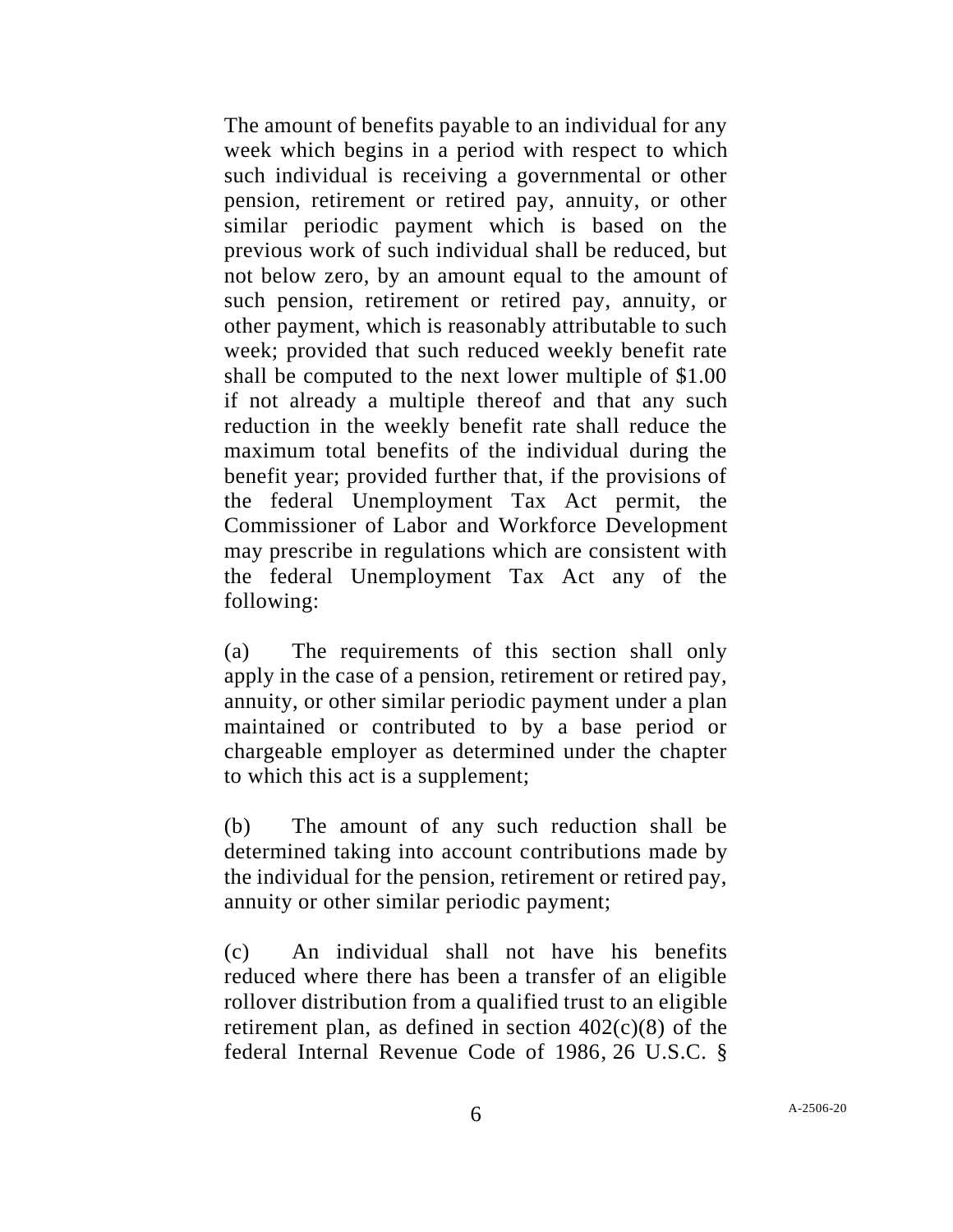$402(c)(8)$ , provided that, pursuant to that section, the transfer of payments is made within 60 days of receipt. If, however, any distribution from the qualified trust is made which is subject to federal income tax, then unemployment benefits for which the base year earnings include pay from the employer who paid into the qualified trust shall be reduced by the amount of the distribution if otherwise required by [section](https://advance.lexis.com/search/?pdmfid=1000516&crid=6dbc32dd-1714-4923-9488-3d2723feeb7d&pdsearchterms=NJSA+43%3A21-5a&pdtypeofsearch=searchboxclick&pdsearchtype=SearchBox&pdstartin=&pdpsf=&pdqttype=and&pdquerytemplateid=urn%3Aquerytemplate%3Ad57af7921baf7daf430b65b52c003dc5~%5ENJ&pdsf=&pdsourcetype=all&ecomp=8br5kkk&earg=pdsf&prid=8ab9547a-3a3d-40cb-9a91-61fb1cfb8fe3)   $3304(a)(15)$  of the Internal Revenue Code of 1986, 26 U.S.C. § [3304\(a\)\(15\).](https://advance.lexis.com/search/?pdmfid=1000516&crid=6dbc32dd-1714-4923-9488-3d2723feeb7d&pdsearchterms=NJSA+43%3A21-5a&pdtypeofsearch=searchboxclick&pdsearchtype=SearchBox&pdstartin=&pdpsf=&pdqttype=and&pdquerytemplateid=urn%3Aquerytemplate%3Ad57af7921baf7daf430b65b52c003dc5~%5ENJ&pdsf=&pdsourcetype=all&ecomp=8br5kkk&earg=pdsf&prid=8ab9547a-3a3d-40cb-9a91-61fb1cfb8fe3)

The amount of benefits payable to an individual who is involuntarily and permanently separated from employment prior to the date at which the individual may retire with full pension rights shall not be reduced pursuant to this section because the individual receives a lump sum payment in lieu of periodic pension, retirement or annuity payments, except that the benefits payable to the individual may be reduced during the week in which the individual receives the lump sum payment.

[N.J.S.A. 43:21-5a].

This statute also provides that regulations may be promulgated to limit the amount of any such reduction considering the contribution that person may have made to the pension. N.J.S.A. 43:21-5a(b)."The amount of any such reduction shall be determined taking into account contributions made by the individual for the pension, retirement or retired pay, annuity or other similar periodic payment[.]" Ibid.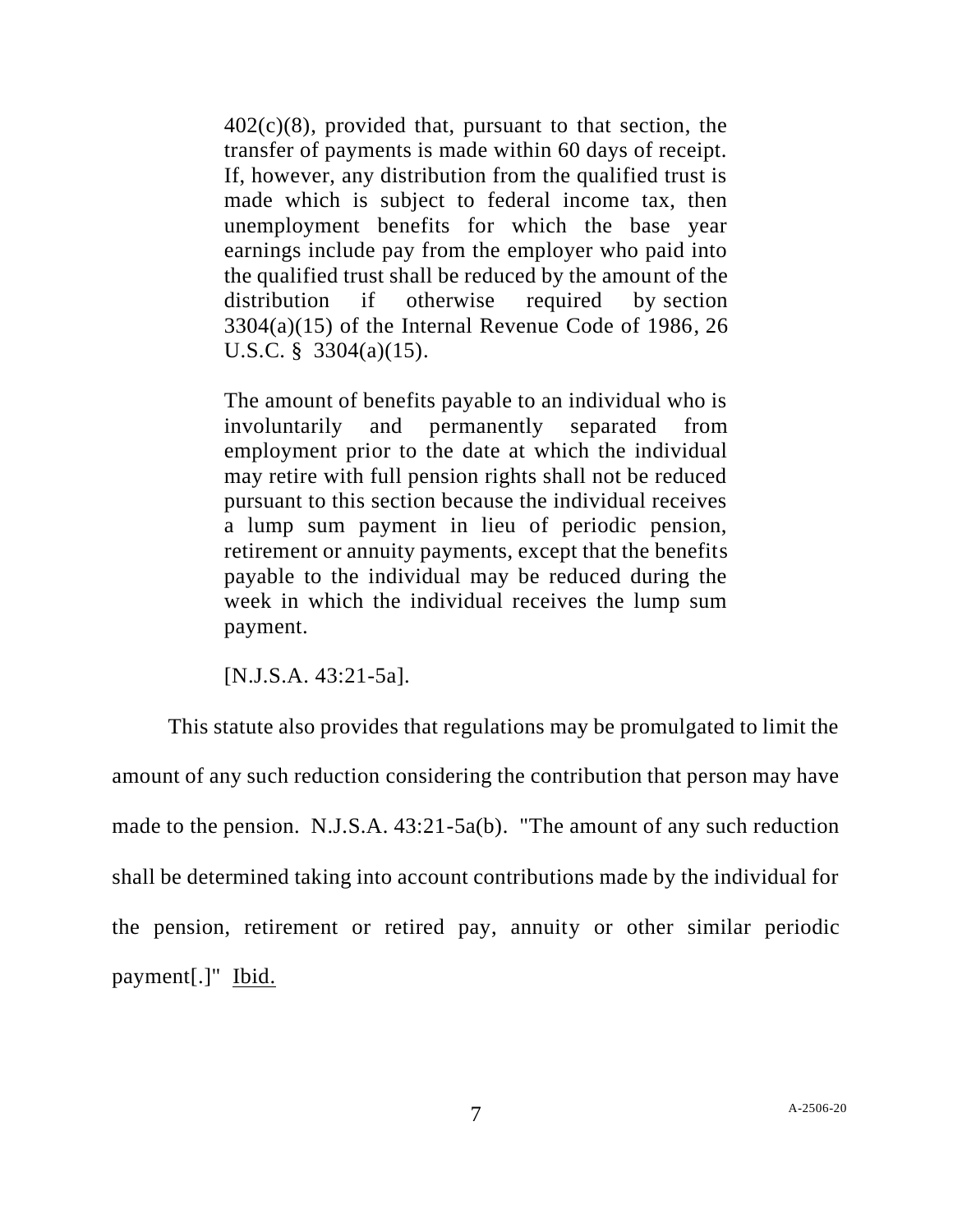The applicable regulation, N.J.A.C. 12:17-8.2(a)(1), provides how a deduction in benefits will be calculated in the situation, such as with Fox, when the recipient of the pension receives the benefit on a periodic basis.

> If such payment is made under a plan to which the individual did not contribute, the weekly and maximum amount of benefits payable to the individual shall be reduced by an amount equal to the amount of the pension, retirement or retired pay, annuity or other payment which is reasonably attributable to such week provided that the reduced weekly benefit amount shall be computed to the next lower multiple of one dollar if not already a multiple thereof.

 $[N.J.A.C. 12:17-8.2(a)(1)].$ 

Of particular relevance for present purposes, the regulation provides that

when the pension payment derives from a fund into which only the employer

has contributed:

the weekly and maximum benefit amount of benefits payable to the individual shall be reduced by an amount equal to the amount of the pension…or other payment which is reasonably attributable to such provided that the reduced weekly benefit amount shall be computed to the next lower multiple of one dollar if not already a multiple thereof.

 $[N.J.A.C. 12:17-8.2(a)(1)].$ 

We have said that the purpose of this pension offset is to prevent a retired

person receiving both a pension benefit and an unemployment benefit based on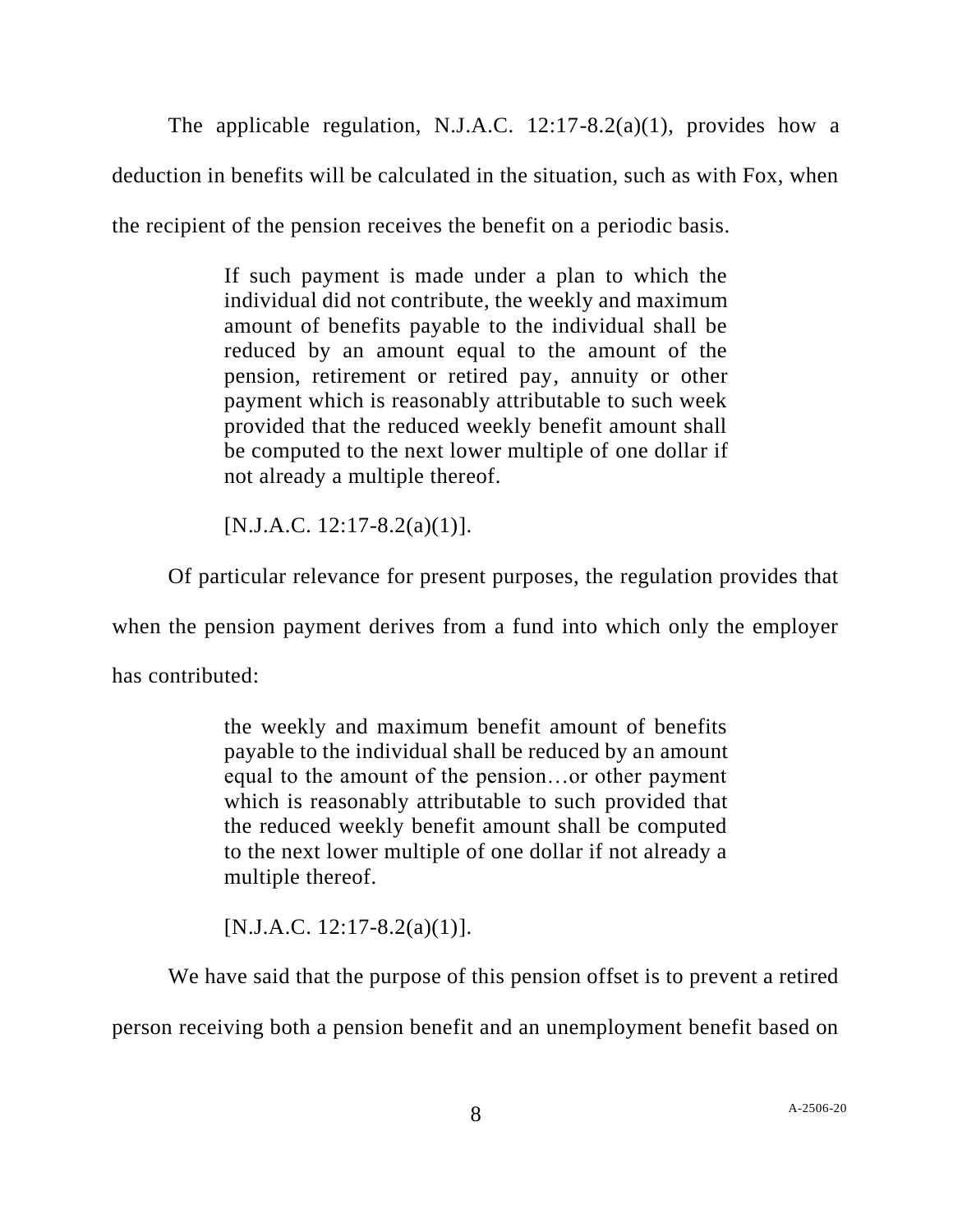the same work. Giesler v. Bd. Of Rev., 315 N.J. Super. 28, 32 (App. Div. 1998). Central to the limitation imposed by this regulation is the source of the pension funds. The deduction will not apply if the pension benefit is received from an employer other than the one who is chargeable with the unemployment claim. N.J.S.A. 43:21-5a(a).

In this case, Fox's pension was non-contributory; the whole of the pension was funded entirely by his employer; the employer from whose pension fund the pension benefit is being paid is the same employer charged with the unemployment claim; and the gross amount of the weekly pro-rated pension is greater than the weekly unemployment benefit. As such, an offset was legally correct and properly calculated pursuant to both statute, N.J.S.A. 43:21-5a(b), and regulation, N.J.A.C. 12:17-8.2(a)(1). We agree with the Board that these facts can only lead to the outcome which resulted here.

Fox's argument regarding a division of his pension was not supported by anything in the record other than his own testimony. Moreover, the Board concluded that even if it were true, it would not make any difference as to the calculation. We need not, on this record, opine as to whether that observation comports with the actual meaning of N.J.A.C.  $12:17-8.2(a)(1)$  as it was a hypothetical musing by the Board to further support a decision that was